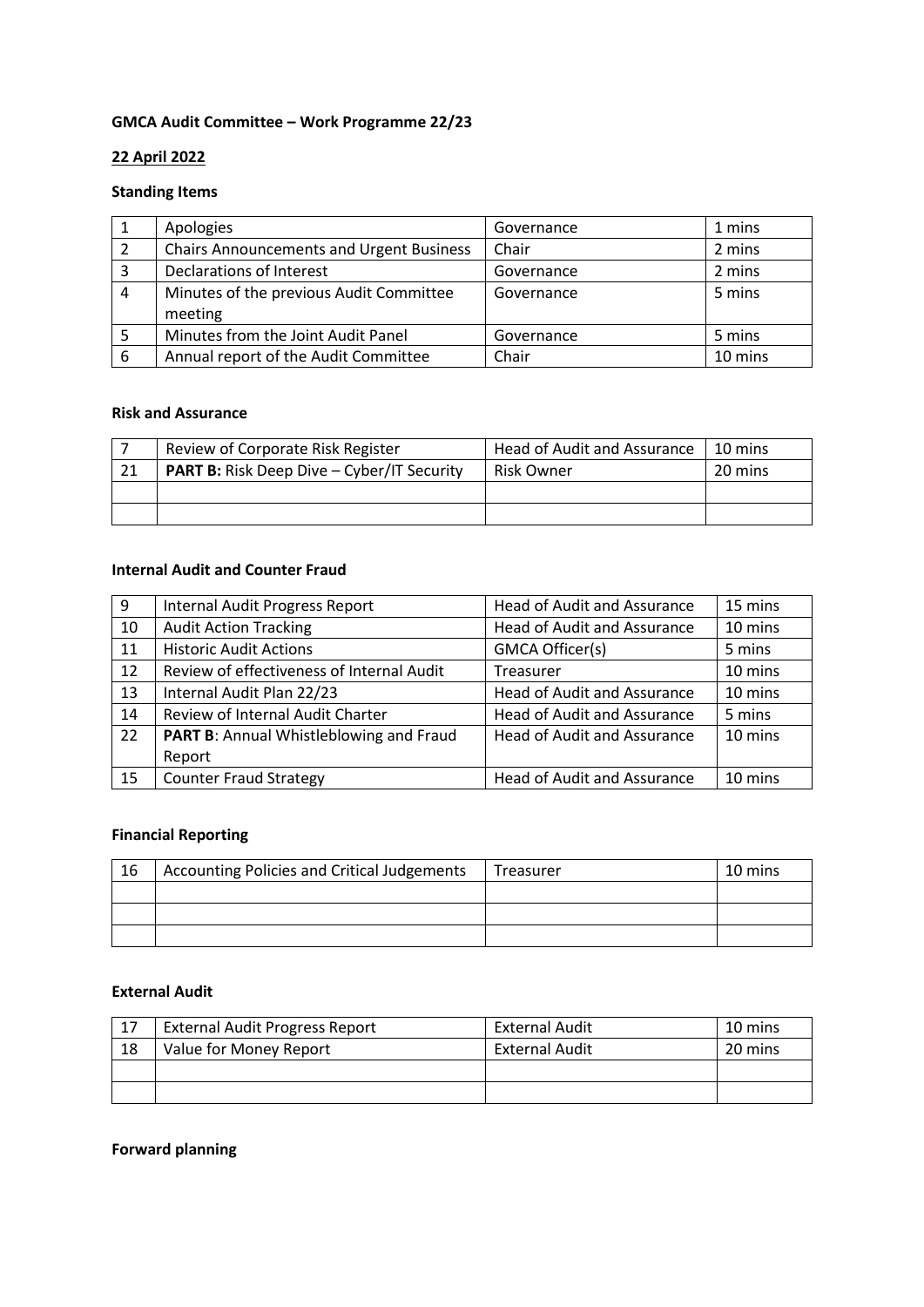| -19 | Audit Committee Work Programme | Chair      | 5 mins |
|-----|--------------------------------|------------|--------|
| -20 | Date and time of next meeting  | Governance |        |

### **Xx June 2022 – AGM & Draft Accounts**

# **\*\*\* PRIOR TO PUBLIC MEETING - PRIVATE MEETING WITH INTERNAL AND EXTERNAL AUDITORS**

#### **Standing Items**

|                | Apologies                                       | Governance | 1 mins  |
|----------------|-------------------------------------------------|------------|---------|
| 2              | Appointment of Chair                            | Chair      | 5 mins  |
| 3              | <b>Chairs Announcements and Urgent Business</b> | Chair      | 2 mins  |
| 4              | <b>Annual Declarations of Interest</b>          | Governance | 2 mins  |
| 5              | Minutes of the previous Audit Committee         | Governance | 5 mins  |
|                | Meeting                                         |            |         |
| 6              | Minutes from the Joint Audit Panel              | Governance | 5 mins  |
| $\overline{ }$ | Review of Audit Committee Terms of              | Chair      | 10 mins |
|                | Reference                                       |            |         |

### **Risk and Assurance**

|     | Review of Corporate Risk Register   | Head of Audit and Assurance | 10 mins |
|-----|-------------------------------------|-----------------------------|---------|
| -20 | <b>PART B:</b> Risk Deep Dive (TBC) | Risk Owner                  | 20 mins |
|     |                                     |                             |         |
|     |                                     |                             |         |

### **Internal Audit and Counter Fraud**

| 9  | Internal Audit Progress Report | Head of Audit and Assurance | 10 mins |
|----|--------------------------------|-----------------------------|---------|
| 10 | <b>Audit Action Tracking</b>   | Head of Audit and Assurance | 10 mins |
| 11 | <b>Historic Audit Actions</b>  | GMCA Officer(s)             | 5 mins  |
| 12 | Internal Audit Annual Opinion  | Head of Audit and Assurance | 15 mins |
| 13 | Internal Audit Plan 22/23      | Head of Audit and Assurance | 10 mins |

### **Financial Reporting**

| 14 | Draft Annual Governance Statement        |           |         |
|----|------------------------------------------|-----------|---------|
| 15 | Unaudited Draft Statement of Accounts    |           |         |
| 16 | <b>Treasury Management Annual Report</b> | Treasurer | 10 mins |
|    |                                          |           |         |

### **External Audit**

| 17 | <b>External Audit Progress Report</b> | <b>External Audit</b> | 10 mins |
|----|---------------------------------------|-----------------------|---------|
|    |                                       |                       |         |
|    |                                       |                       |         |
|    |                                       |                       |         |

## **Forward planning**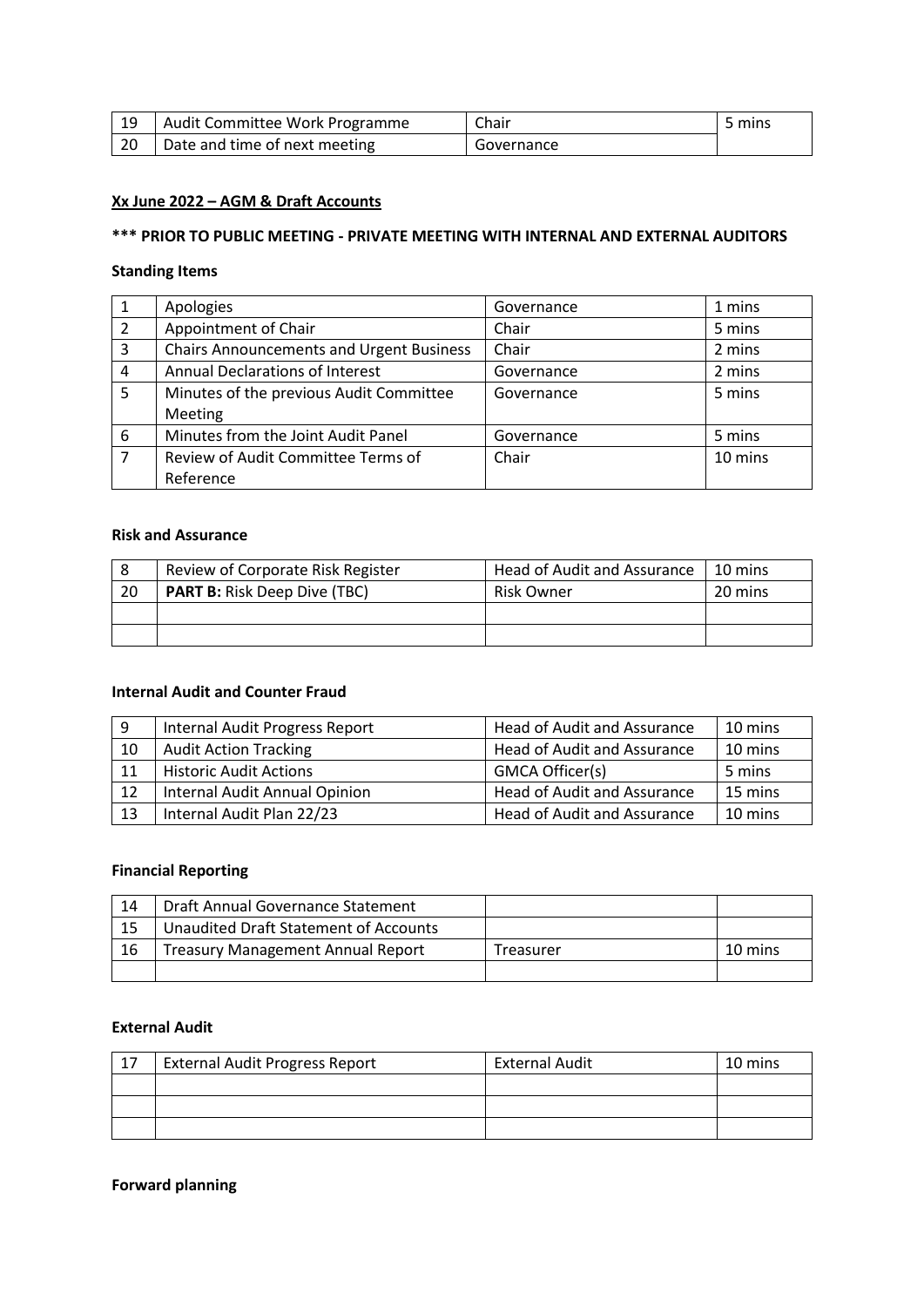| 18 | Audit Committee Work Programme | Chair      | 5 mins |
|----|--------------------------------|------------|--------|
| 19 | Date and time of next meeting  | Governance |        |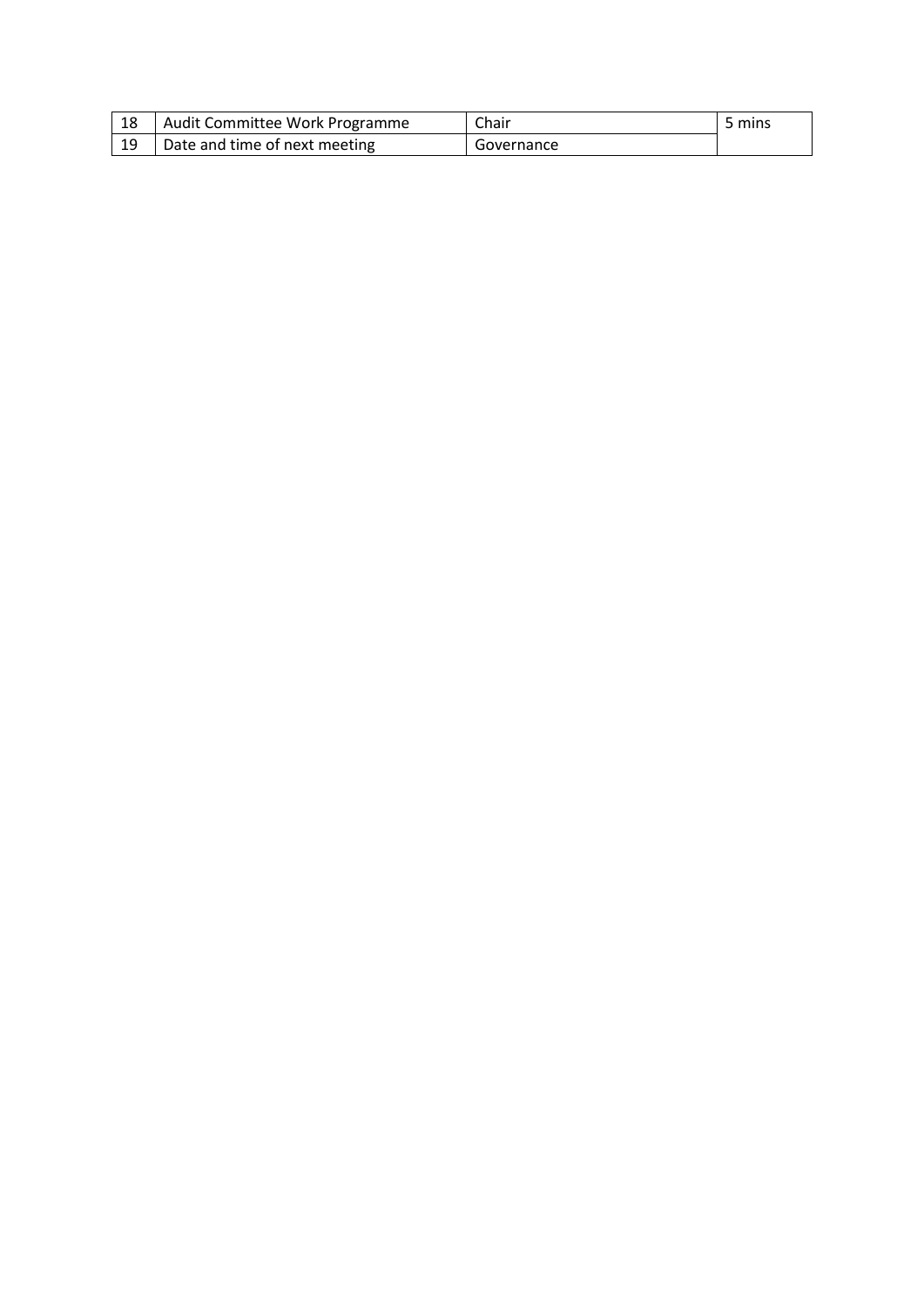# **For Reference: Agenda items and schedule of business, as per Audit Committee Terms of Reference**

| <b>Agenda Item</b>                              | <b>January</b> | <b>April</b> | June<br>(AGM &<br><b>Draft</b><br><b>Accounts)</b> | <b>TBC</b><br>(Final<br>Accounts) | <b>October</b> | Lead                                       |
|-------------------------------------------------|----------------|--------------|----------------------------------------------------|-----------------------------------|----------------|--------------------------------------------|
| <b>Statutory and Corporate Governance</b>       |                |              |                                                    |                                   |                |                                            |
| Appointment of Chair                            |                |              | $\checkmark$                                       |                                   |                | <b>Members</b>                             |
| <b>Confirmation of Membership</b>               |                |              | $\checkmark$                                       |                                   |                | Chair                                      |
| Annual Declarations of Interest                 |                |              | $\checkmark$                                       |                                   |                | Chair                                      |
| Declarations of Interest                        | $\checkmark$   | $\checkmark$ | $\checkmark$                                       | $\checkmark$                      | $\checkmark$   | Chair                                      |
| Minutes of previous meeting                     | $\checkmark$   | ✓            | $\checkmark$                                       |                                   | ✓              | Chair                                      |
| Minutes of Joint Audit Panel                    | $\checkmark$   | $\checkmark$ | $\checkmark$                                       |                                   | $\checkmark$   | Chair                                      |
| Annual report of the Joint Audit Panel          |                |              | $\checkmark$                                       |                                   |                | Chair                                      |
| Annual Governance Statement (Draft)             |                |              | ✓                                                  |                                   |                | <b>Treasurer and Monitoring</b><br>Officer |
| Annual Governance Statement (Final)             |                |              |                                                    | $\checkmark$                      |                | <b>Treasurer and Monitoring</b><br>Officer |
| <b>Unaudited Draft Statement of Accounts</b>    |                |              | $\checkmark$                                       |                                   |                | Treasurer                                  |
| <b>Final Audited Statement of Accounts</b>      |                |              |                                                    | ✓                                 |                | Treasurer                                  |
| Review of Audit Committee Terms of<br>Reference |                |              | $\checkmark$                                       |                                   |                | Chair                                      |
| Audit Committee Work Programme                  | $\checkmark$   | $\checkmark$ | $\checkmark$                                       | ✓                                 | $\checkmark$   | Chair / Head of Audit and<br>Assurance     |
| Private meeting with Internal Auditors          |                |              | $\checkmark$                                       |                                   |                | Chair / Head of Audit and<br>Assurance     |
| Private meeting with External Auditors          |                |              | $\checkmark$                                       |                                   |                | Chair / External Audit                     |
| Annual report of Audit Committee                |                | ✓            |                                                    |                                   |                | Chair                                      |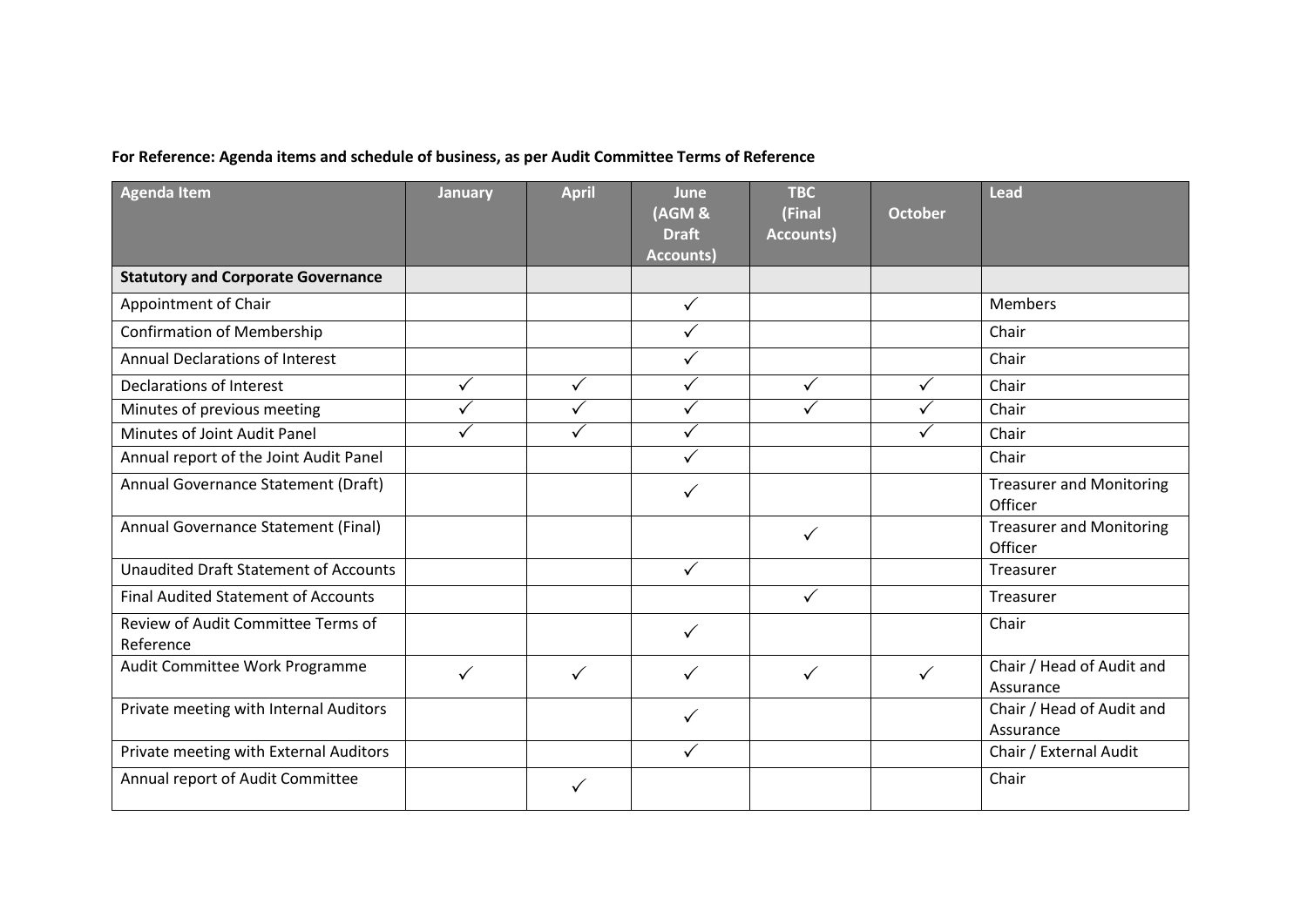| <b>Agenda Item</b>                                 | <b>January</b> | <b>April</b> | June<br>(AGM &<br><b>Draft</b><br><b>Accounts)</b> | <b>TBC</b><br>(Final<br><b>Accounts)</b> | <b>October</b> | <b>Lead</b>                                         |
|----------------------------------------------------|----------------|--------------|----------------------------------------------------|------------------------------------------|----------------|-----------------------------------------------------|
|                                                    |                |              |                                                    |                                          |                |                                                     |
| <b>Risk Management</b>                             |                |              |                                                    |                                          |                |                                                     |
| Corporate Risk Register full review<br>(Part B)    | $\checkmark$   |              |                                                    |                                          |                | <b>GMCA Officers</b>                                |
| Corporate Risk Register update                     |                | ✓            | $\checkmark$                                       |                                          | $\checkmark$   | <b>GMCA Officers</b>                                |
| Risk deep-dives (Part B)                           | $\checkmark$   | $\checkmark$ |                                                    |                                          | $\checkmark$   | <b>Risk owners</b>                                  |
| <b>Internal Audit and Counter Fraud</b>            |                |              |                                                    |                                          |                |                                                     |
| <b>Internal Audit Plan</b>                         |                | $\checkmark$ |                                                    |                                          |                | Head of Audit and<br>Assurance                      |
| Review and update of Internal Audit<br>Charter     |                | $\checkmark$ |                                                    |                                          |                | Head of Audit and<br>Assurance                      |
| <b>Internal Audit Progress Report</b>              | $\checkmark$   | $\checkmark$ | $\checkmark$                                       |                                          | $\checkmark$   | Head of Audit and<br>Assurance                      |
| Internal Audit Opinion and Annual<br>Report        |                |              | ✓                                                  |                                          |                | Head of Audit and<br>Assurance                      |
| <b>Audit Action Tracking</b>                       | $\checkmark$   | $\checkmark$ | $\checkmark$                                       |                                          | $\checkmark$   | Head of Audit and<br>Assurance                      |
| <b>Historic Audit Actions</b>                      | ✓              | $\checkmark$ | ✓                                                  |                                          | ✓              | GMCA Officer(s)                                     |
| Review of Effectiveness of Internal<br>Audit       |                | ✓            |                                                    |                                          |                | Treasurer                                           |
| Counter Fraud Strategy and Plan                    |                | $\checkmark$ |                                                    |                                          |                | Treasurer and Head of<br><b>Audit and Assurance</b> |
| Annual Fraud and Whistleblowing<br>Report (Part B) |                | $\checkmark$ |                                                    |                                          |                | Treasurer and Head of<br><b>Audit and Assurance</b> |
| <b>External Audit</b>                              |                |              |                                                    |                                          |                |                                                     |